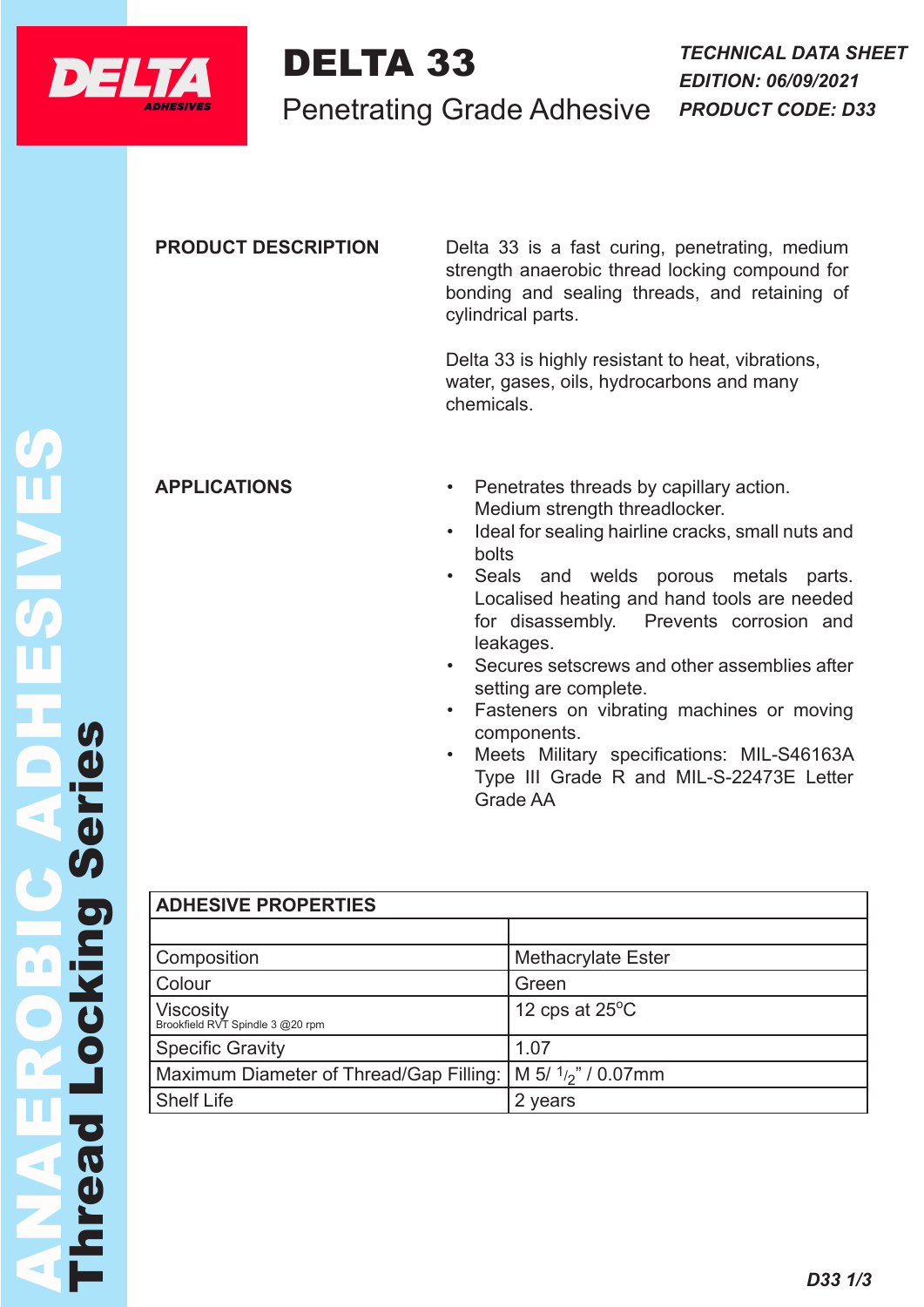

| <b>CURING PROPERTIES</b>                                  |                                     |  |  |  |
|-----------------------------------------------------------|-------------------------------------|--|--|--|
|                                                           |                                     |  |  |  |
| <b>Handling Cure Time</b>                                 | 20 minutes                          |  |  |  |
| <b>Functional Cure Time</b>                               | $1 - 3$ hours                       |  |  |  |
| <b>Full Cure Time</b>                                     | 24 hours                            |  |  |  |
|                                                           |                                     |  |  |  |
| Breakaway Torque, ISO 10964: M10 steel nuts and bolts N·m | 10 N·m                              |  |  |  |
|                                                           | 85 lb.in.                           |  |  |  |
| Prevail Torque, ISO 10964: M10 steel nuts and bolts       | 29 N·m                              |  |  |  |
|                                                           | 250 lb.in.                          |  |  |  |
| Break loose Torque, ISO 10964: Pre-torqued to 5 N m       | 30 N·m                              |  |  |  |
| M <sub>10</sub> steel nuts and bolts                      | 270 lb.in.                          |  |  |  |
| Max. Prevail Torque, ISO 10964: Pre-torqued to 5 N·m      | 40 N·m                              |  |  |  |
| M10 steel nuts and bolts N·m                              | 350 lb.in.                          |  |  |  |
| Compressive Shear Strength, ISO 10123:                    | 5.4 $N/mm2$                         |  |  |  |
| Steel pins and collars                                    | 780 psi                             |  |  |  |
| <b>Temperature Range</b>                                  | $-55^{\circ}$ C to 150 $^{\circ}$ C |  |  |  |

| <b>PHYSICAL PROPERTIES</b>                                        |                     |  |  |
|-------------------------------------------------------------------|---------------------|--|--|
|                                                                   |                     |  |  |
| Coefficient of Thermal Expansion<br>ASTM D 696, K-1               | $80 \times 10^{-6}$ |  |  |
| <b>Coefficient of Thermal Conductivity</b><br>ASTM C 177, W/(m-K) | 0.10                |  |  |
| Specific Heat, kJ/(kg-K)                                          | 0.30                |  |  |

| <b>CHEMICAL RESISTANCE</b> |                 |                             |                   |  |  |
|----------------------------|-----------------|-----------------------------|-------------------|--|--|
| <b>Chemical</b>            | <b>Temp</b>     | % Initial Strength Retained |                   |  |  |
|                            |                 | 500 hours                   | <b>1000 hours</b> |  |  |
| Acetone                    | $22^{\circ}C$   | 95                          | 95                |  |  |
| Ethanol                    | $22^{\circ}C$   | 95                          | 95                |  |  |
| Motor Oil                  | $125^{\circ}$ C | 85                          | 50                |  |  |
| Gasoline                   | $22^{\circ}C$   | 90                          | 90                |  |  |
| <b>Brake Fluid</b>         | $22^{\circ}C$   | 90                          | 85                |  |  |
| Water/Glycol               | $87^{\circ}$ C  | 90                          | 90                |  |  |